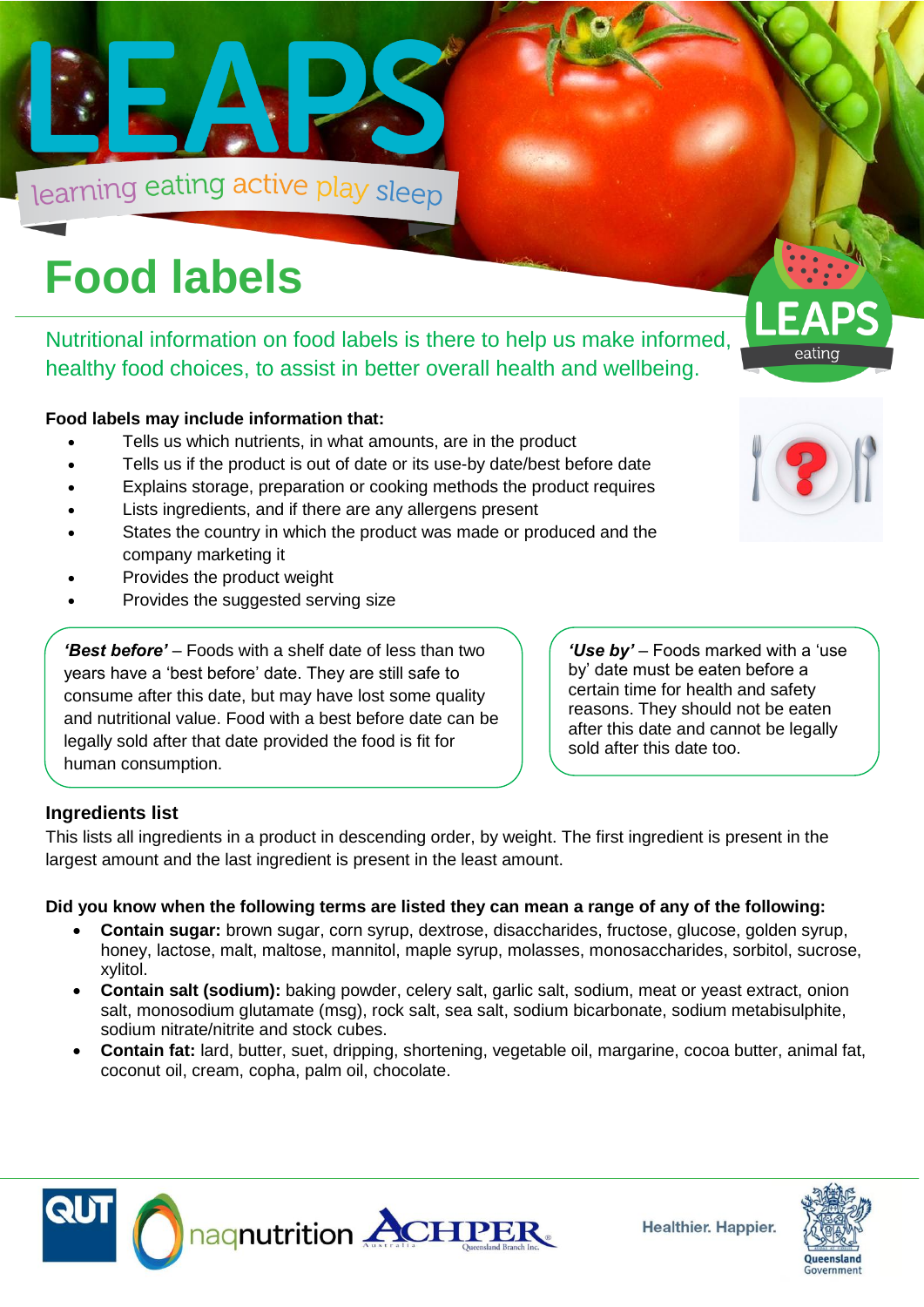

## **Food labels**

Guide to terms used on food labels:

### **For a manufacturer to make claims, their products must meet various guidelines including:**

- **No added sugar** products must not contain added sugar but may contain natural sugars.
- **Reduced fat or salt** should be at least a 25% reduction from the original product or at least 3g or less fat per 100g. This doesn't always mean they are low in fat!
- **Low salt foods**  120mg of sodium or less per 100g
- Low fat must contain less than 3% fat for solid foods (1.5% for liquid foods).
- **Fat free**  must be less than 0.15% fat.
- **Percentage of fat** remember 80% fat free is the same as 20% fat, which is a large amount.
- **Good source of** must contain at least 25% of the RDI for that vitamin or mineral.

If a product has a picture of a food on the label, it must contain that food e.g. raspberries. If it contained raspberry flavouring rather than real raspberries, it must be labelled as 'raspberry-flavoured'.

### Don't be misled by labelling tricks… Here's some fast facts to help you:

- 'Light' or 'lite' doesn't necessarily mean the product is low in fat or energy. It may be a term referring to the texture, colour or taste.
- 'No cholesterol', 'low cholesterol' or 'cholesterol free' on products derived from plants (e.g. margarine and oil) are meaningless as all plant foods contain virtually no cholesterol. However some products may have a high (saturated) fat content.
- No added salt or reduced salt means no salt has been added or the normal quantity has been reduced.
- 'Baked not fried' may still have added fat check the nutritional information.
- 'Fresh' means the product hasn't been frozen, canned or treated at high temperatures or with chemicals. However these foods may be been refrigerated and spent time in transportation.
- Check the servings per pack how much equates to a serve? You may be serving too large a portion?
- Always check the 'best before' and 'use by' dates on products you purchase especially those on 'special'. Keep an eye on food in your cupboards too. For more information see:<https://www.eatforhealth.gov.au/eating-well/how-understand-food-labels>







eating